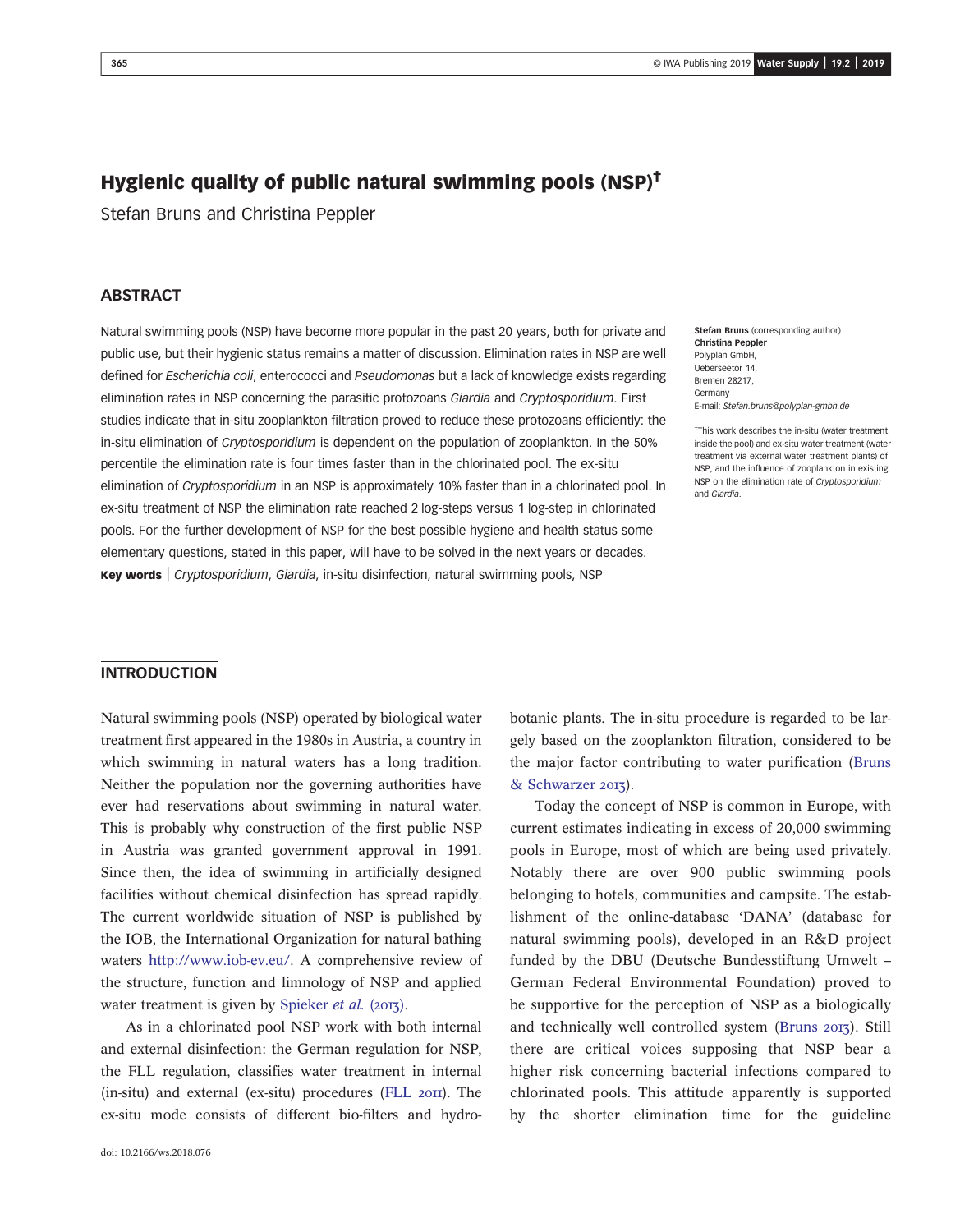parameters Escherichia coli, enterococci and Pseudomonas aeruginosa in chlorinated pools with an external water treatment compared to NSP. Notwithstanding this the popularity of NSP has continuously been increasing during the last 20 years. The research presented here reflects one aspect of a long-term development taking place during the last 16 years, rendered by different international bodies, hygienic institutes, universities, associations and companies. This paper presents a first estimate of the potential elimination rate for protozoans such as Giardia and Cryptosporidium in NSP. These are the most frequently identified pathogenic protozoan parasites worldwide with increasing medical and economic consequences ([Redder](#page-4-0) *et al.* 2010; [Fletcher](#page-4-0) *et al.* 2012 give a comprehensive review on epidemiology, prevention and control of protozoan parasites).

Elimination is achieved by two major processes:

1. in-situ disinfection via water purification within the pool

2. ex-situ disinfection via external water purification.

#### IN-SITU DISINFECTION

In Germany there are several studies available on pathogen elimination resulting from zoo plankton grazing, referred to as 'internal disinfection'. [Bruns & Wunderlich \(](#page-4-0)2010) and Eydeler  $\&$  Spieker (2010) have dealt extensively with this topic, particularly as it affects public pools with biological water purification, particularly NSP.

The study of [Eydeler & Spieker \(](#page-4-0)2010) on 13 NSP was carried out in Germany with the aim of recording semiqualitative data on the zooplankton population. The tests detected the presence of the genera Flagellata, Ciliata, Rotatoria, Cladocera and Copepoda (Table 1).

The measurement of zooplankton was performed according to FLL  $(20\pi)$  guidelines, by using a plankton net  $(55 \mu m)$  gauze) with attached volume calibration cone to take the sample. The net is to be drawn as far as possible over the entire water column, and the sample of zooplankton is to be preserved in 4% formaldehyde for further determination. The Federal Environmental Agency recommends sampling every week during the first year of operation. If the microbiological limits are not reached in Table 1 | Filtration rates of zooplankton, taking into consideration minimum (Fmin), maxi-mum (Fmax) and average (Fav) specific filtration ([Eydeler & Spieker 2010\)](#page-4-0)

| Zooplankton | <b>Minimum</b><br><b>Fmin</b><br>ml/Ind./d | <b>Maximum</b><br><b>Fmax</b><br>ml/Ind./d | Average<br>Fav<br>ml/Ind./d |  |
|-------------|--------------------------------------------|--------------------------------------------|-----------------------------|--|
| Ciliata     | 0.012                                      | 0.163                                      | 0.0875                      |  |
| Rotatoria   | 0.007                                      | 16.992                                     | 8.5                         |  |
| Copepoda    | 0.048                                      | 129.6                                      | 64.824                      |  |
| Cladocera   | 0.096                                      | 66.48                                      | 33.288                      |  |

95% of the samples, sampling can be reduced to every two weeks.

The NSP were assigned to two different groups, depending on the individual turnover rate, in order to evaluate a potential difference between pools with high filtration rates (2.6 to  $10$  \*day<sup>-1</sup>) and those with low filtration rates (0 to  $2.5^*$ day<sup>-1</sup>):

Group 1: a low filtration rate was identified if turnover values were between 0 and 2.5 times per day.

Group 2: a high filtration rate was defined for turnover values between 2.6 and 10 times per day.

The results are indicated in [Figure 1.](#page-2-0) The maximum filtration rate occurs with approximately  $20 \text{ m}^3/\text{m}^3/\text{d}$ , the 10 percentile occurs with approximately  $0.04 \text{ m}^3/\text{m}^3/\text{d}$ .

[Figure 1](#page-2-0) shows the internal filtration rate via zooplankton in  $m<sup>3</sup>$  per  $m<sup>3</sup>$  (basin volume)/d. It shows that the 30th percentile of the filtration rate is between 94 and  $118 \frac{\text{1}}{\text{m}^3/\text{d}}$ . The maximum detected rate, which is not shown in [Figure 2](#page-2-0), was 20,000 l/m<sup>3</sup>/d or 20 m<sup>3</sup>/m<sup>3</sup>/day.

According to [Connelly](#page-4-0) *et al.* (2007) the elimination rate for Giardia and Cryptosporidium can be assumed as 1 log step.

#### EXTERNAL DISINFECTION

Disinfection via external water treatment is crucial in ensuring the safety of the system for both users and the environment. A study on the elimination of microorganisms with substrate filters for small bathing ponds carried out by the German Federal Environmental Agency [\(Grunert](#page-4-0) et al. ) showed that it is possible to achieve an Escherichia coli elimination rate of two log steps – representing a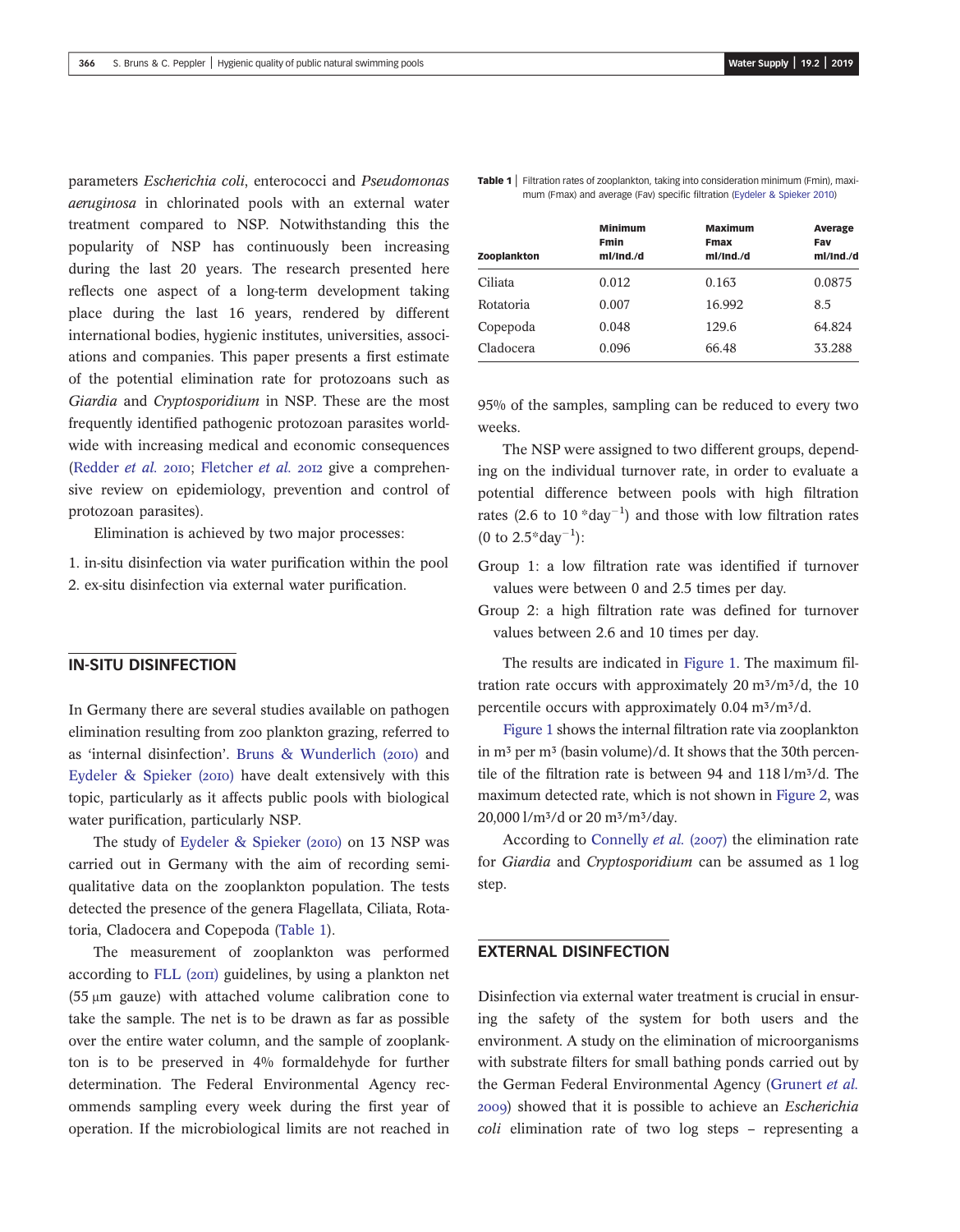<span id="page-2-0"></span>

Figure 1 | Results of zooplankton filtration rates (in-situ), assigned to pool group 1 (high filtration rate of water treatment) and pool group 2 (low filtration rate of water treatment) ([Bruns &](#page-4-0) [Wunderlich 2010\)](#page-4-0).

| Elimination by 1 log step in                           | Percentile | In-situ   |         | Protozoans | <b>Elimination rates</b>                           | Ex situ    | <b>Specific elimination rates</b> |
|--------------------------------------------------------|------------|-----------|---------|------------|----------------------------------------------------|------------|-----------------------------------|
| the pool water                                         |            | $E.$ coli | In-situ |            |                                                    | Protozoans | (water treatment ex-situ)         |
|                                                        |            | [min]     |         | [min]      |                                                    | [min]      |                                   |
| Chlorinated pool, 0,6 mg/l,                            |            |           |         |            |                                                    |            |                                   |
| 3 Filtration rates/d                                   |            |           | 3       |            | 12000 Protozoans (200 h one Log step)              |            | 1230 Protozoans (1.0 Log)         |
| NSP (group 2); 0.04 m <sup>3</sup> /m <sup>3</sup>     |            |           |         |            |                                                    |            |                                   |
| Zooplankton filtration,                                |            |           |         |            |                                                    |            |                                   |
| 3 filtration rates/d                                   | 10%        |           | 83800   |            | 92000 Protozoans (1.0 Log/zooplankton filtration)  |            | 1110 Protozoans (2.5 Log)         |
| $NSP$ (group 2); 0.11 m <sup>3</sup> /m <sup>3</sup>   |            |           |         |            |                                                    |            |                                   |
| Zooplankton filtration.                                |            |           |         |            |                                                    |            |                                   |
| 3 Filtration rates/d                                   | 30%        |           | 30500   |            | 33500 Protozoans (1.0 Log/ zooplankton filtration) |            | 1110 Protozoans (2.5 Log)         |
| $ NSP$ (group 2); 1.066 m <sup>3</sup> /m <sup>3</sup> |            |           |         |            |                                                    |            |                                   |
| Zooplankton filtration,                                |            |           |         |            |                                                    |            |                                   |
| 3 filtration rates/d                                   | 50%        |           | 3150    |            | 3450 Protozoans (1.0 Log/ zooplankton filtration)  |            | 1110 Protozoans (2.5 Log)         |

Figure 2 | Elimination time [min] required to achieve a reduction of Giardia and E. coli by 1 log step in the pool water, both for in-situ disinfection and ex-situ disinfection of a chlorinated pool compared to an NSP of group 2 (10%,30%,50%) percentile.

degradation rate of approximately 99%. In a study by [Bruns](#page-4-0) [& Schwarzer \(](#page-4-0)2013), the University of Hanover (ISAH, unpublished research paper) also carried out tests with coliphages and Escherichia coli, using a filter, a water tank and a dosing unit for phosphorus and zooplankton. The test tank was inoculated with coliphages. The elimination rate as a factor of the filter column was 93 to 99% (filter column 0.8 m, filter material: lime-rich chippings (Oolith), particle size 2 to 5 mm diameter, hydraulic load 6 to  $24 \text{ m}^3/\text{m}^2$ / day). It is known that the elimination and enclosure of pathogenetic microorganisms is mediated by biofilms on the substrate surface.

[Redder](#page-4-0) et al. (2010) performed a comparable experiment concerning elimination of Cryptosporidium and Giardia. From these data it can be surmised that an elimination rate for bacteria and viruses in excess of 90% is possible in external biological water purification systems of NSP.

Chlorine, by contrast, has no serious impact on reducing the concentration of Giardia and Cryptosporidium. In consequence, for chlorinated pool water there is a low impact of in-situ water treatment on these pathogens. For our considerations we assumed that the external impact caused by a combination of flocculation and downstream filtration will lead to an elimination rate of approximately 1 log step. This assumption is derived from [Castro-Hermida](#page-4-0)  $et al. (2010)$  $et al. (2010)$ , who found an elimination rate below 1 log step for combined flocculation and disinfection treatments and it is also supported by [Bergstedt](#page-4-0)  $et$   $al.$  (2000), who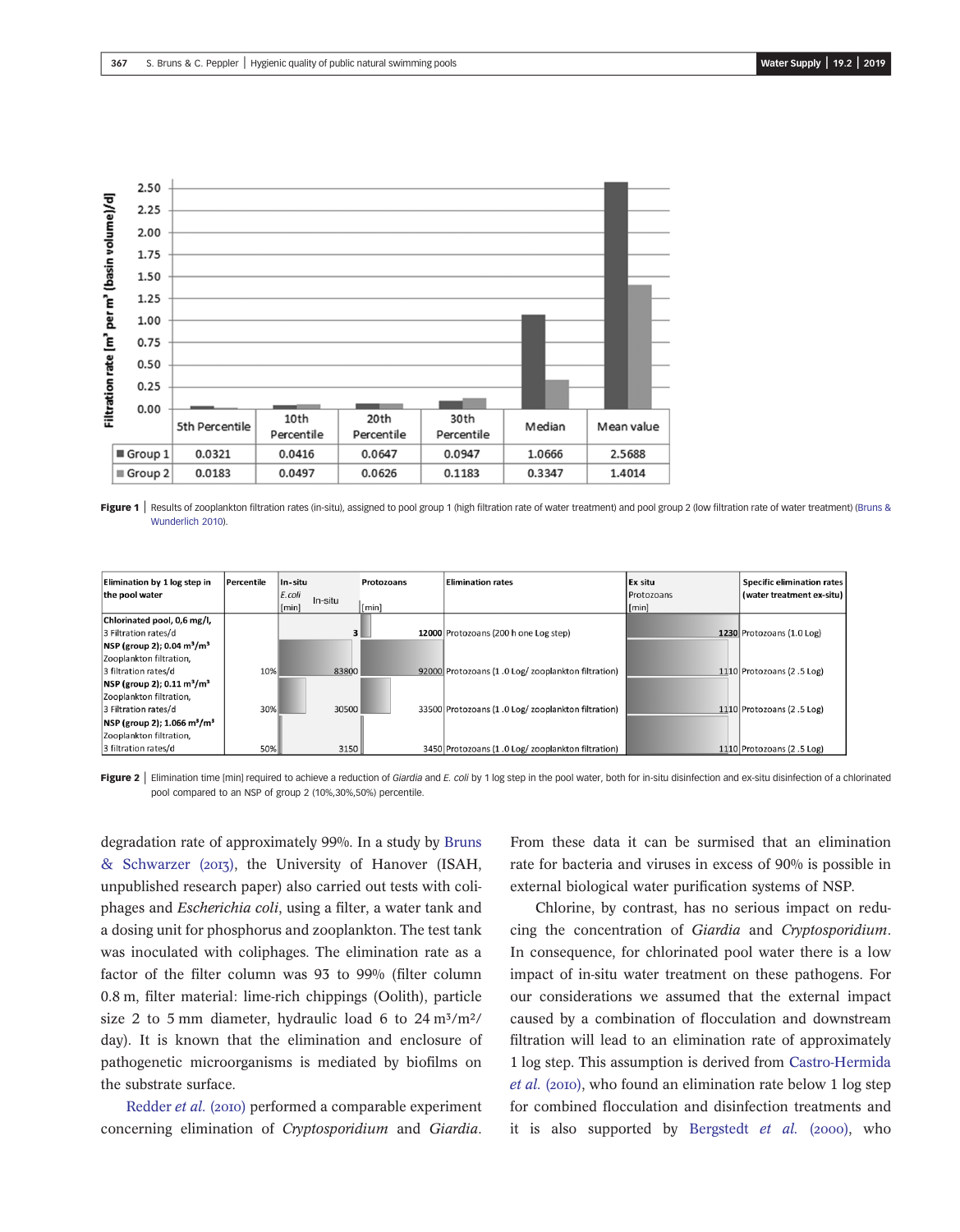determined elimination rates for the flocculation of parasite-sized particles by employing different coagulants, basically achieving 1 log step reduction. According to [WHO \(](#page-5-0)2006) coagulation and filtration are necessary steps for removing Cryptosporidium oocysts and Giardia cysts and other protozoa that are resistant to chemical disinfection; removal and inactivation of cysts and oocysts (of protozoans) occur only in the fraction of water passing through treatment, and since a pool is a mixed and not a plug flow system, the rate of reduction in concentration in the pool volume is slow.

In NSP the existing zooplankton population has the potential to reduce the number of Giardia and Cryptosporidium efficiently, i.e. the potential elimination rate can achieve high numbers if the zooplankton population is large. The above mentioned research indicated the high fluctuation of the zooplankton population.

[Figure 2](#page-2-0) gives elimination times required to achieve a 1 log step reduction for chlorinated and for NSP pools (group 1), based on a numerical calculation using the data presented in [Figure 1](#page-2-0). The numerical calculation was performed in time intervals of 5 min. For the ex-situ filtration rates of both types of pools, chlorinated and NSP, a water exchange rate of three times per day was set (refer to column 1). Relevant specific elimination rates for the chlorinated pool are listed in the first line.

[Figure 2](#page-2-0) illustrates following aspects:

- 1. The ex-situ elimination of Cryptosporidium in the NSP is approximately 10% faster than in the chlorinated pool, as seen by the 2.5 log step elimination rate in the NSP instead of the much lower elimination rate of 1 log step in the chlorinated pool.
- 2. The in-situ elimination of Cryptosporidium is dependent on the population of zooplankton. In the 50% percentile the elimination rate is four times quicker than in the chlorinated pool.

In Figure 3 the corresponding turnover rate is computed, which is necessary to reduce the concentration Co to C10%. The calculation has been done according to the following formula

 $C = Co^*e^{-(V/V_0)*f}$  (1)



**Figure 3** Relative concentration of Giardia or Cryptosporidium in relation to the turnover rate.

where:

 $Vo = Water$  volume of the basin

- $V =$ Treated water
- $e = Euler's number$
- f = elimination rate of the treatment  $90\%$  (f = 0.9)

The results show that it will take approximately 2.3 water exchanges in an NSP and 2.55 water exchanges in a chlorinated pool to reduce the internal concentration of Giardia or Cryptosporidium to 10% by external water treatment. If the zooplankton population reaches the Median value, it will filtrate the water approximately 1 time/24 h. In this case the necessary water exchanges by water treatment will be reduced to 1.3 in the NSP in comparison to approximately 2.4 in the chlorinated pool.

Figure 3 only addresses the ex-situ disinfection and not the in-situ disinfection.

## SUMMARY AND FURTHER RESEARCH REQUIREMENTS

These first research findings indicate the following:

1. Concerning the effectiveness of the biological elimination of E. coli the chlorinated pool will be much more effective than any NSP.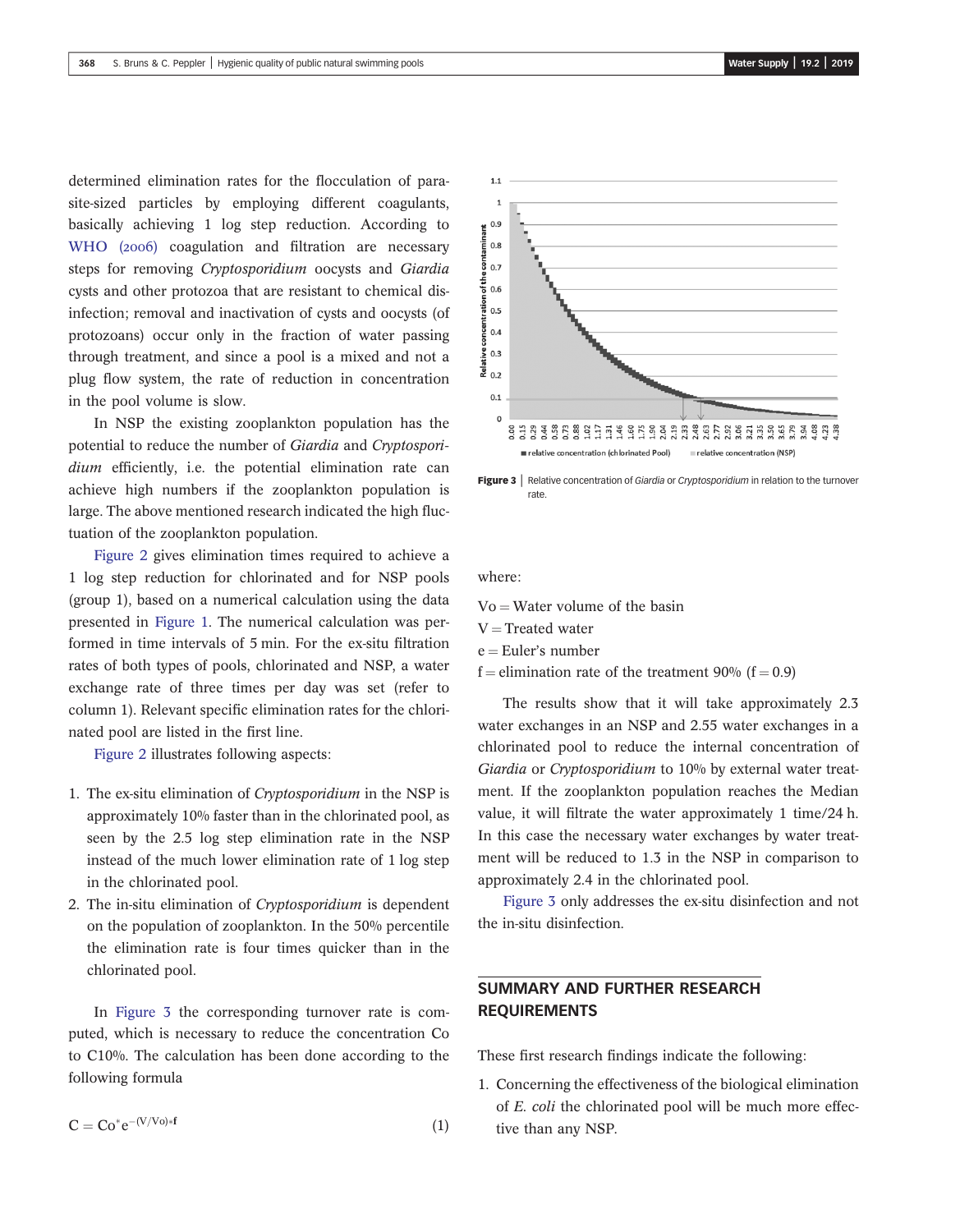<span id="page-4-0"></span>2. Concerning protozoans, the NSP will achieve better elimination rates in-situ with a probability of approximately 60% and ex-situ with a probability of 100%.

Further research has to be done to answer the following questions:

- 1. Is the elimination rate for Giardia and Cryptosporidium as determined by Connelly  $et$  al. (2007) for one species of zooplankton (Daphnia) applicable to all occurring zooplankton species, as required to be determined by the FLL  $(20II)$ , or are there species-specific elimination rates?
- 2. Will zooplankton predominantly filter water in regions of higher feed density (a realistic scenario)? This fact would improve the actual, real elimination rate.
- 3. Is the population of the plankton distributed more or less homogeneously, so that we can assume the same feeding rate all over the water column?
- 4. Are there other aspects of the internal water treatment of NSPs which may cause pathogen reduction, besides the grazing rate via zooplankton?

In addition, Bonilla et al.  $(2015)$  recommended further studies to improve recovery and to minimize variability in quantification of protozoans, especially with regard to recoveries at lower concentrations, typically observed within recreational waters.

For the further development of NSP for the best possible hygiene and health status, these elementary questions will have to be solved in the next years or decades.

### **REFERENCES**

- Bergstedt, O., Rydberg, H. & Werner, L. 2000 Flow cytometry as an operational tool to improve particle removal in drinking water treatment (pp. 147–157). In: Hermann H. Hahn, Erhard Hoffmann & Hallvard Odegaard (eds), Chemical Water and Wastewater Treatment VI; Proceedings of the 9th Gothenburg Symposium 2000, 2–4 October 2000, Istanbul, Turkey, Springer, 378 pp.
- Bonilla, J. A., Bonilla, T. D., Abdelzaher, A. M., Scott, T. M., Lukasik, J., Solo-Gabriele, H. M. & Palmer, C. J. Quantifi[cation of protozoa and viruses from small water](http://dx.doi.org/10.3390/ijerph120707118) [volumes.](http://dx.doi.org/10.3390/ijerph120707118) Int. J. Environ. Res. Public Health 12 (7), 7118– 7132. Published online 24 June 2015. doi: 10.3390/ ijerph120707118. PMCID:PMC4515645.
- Bruns, S. 2013 Datenbank für Freibäder mit biologischer Wasseraufbereitung (DANA), Auswertung der Hygienesituation auf Basis der DANA (Database for outdoor pools with biological water treatment (DANA), evaluation of the hygienic situation based on DANA). AB Archiv des Badewesens 66 (10), 637–649.
- Bruns, S. & Schwarzer, U. 2013 Performance of Public Swimming Ponds – An Overview of Hygiene in Pools with Biological Water Purification. Brochure, 1st edn, 24 pp. Internationale Organisation für naturnahe Badegewässer (IOB), [www.iob](http://www.iob-ev.eu)[ev.eu.](http://www.iob-ev.eu)
- Bruns, S. & Wunderlich, A. 2010 Herleitung einer neuen Berechnungsmethode zur Ermittlung der Nennbesucherzahl (Deliniation of a new method of calculation for the determination of the nominal numbers of visitors). Archiv für das Badewesen 63 (5), 279–289.
- Castro-Hermida, J. A., García-Presedo, I., González-Warleta, M. & Mezo, M. 2010 [Cryptosporidium](http://dx.doi.org/10.1016/j.watres.2010.07.010) and Giardia detection in [water bodies of Galicia, Spain](http://dx.doi.org/10.1016/j.watres.2010.07.010). Water Res. 44, 5887–5896.
- Connelly, S. J., Wolyniak, E. A., Dieter, K. L., Williamson, C. E. & Jellison, K. L. 2007 [Impact of zooplankton grazing on the](http://dx.doi.org/10.1128/AEM.01206-07) [excystation, viability, and infectivity of the protozoan](http://dx.doi.org/10.1128/AEM.01206-07) pathogens [Cryptosporidium parvum](http://dx.doi.org/10.1128/AEM.01206-07) and Giardia lamblia. Applied and Environmental Microbiology 73 (22), 7277–7282.
- Eydeler, I. & Spieker, J. 2010 Keimelimination durch Zooplankton - Wasserreinigung in Schwimm- und Badeteichen (Germ elimination by zooplankton – water purification in swimming and bathing ponds). Archiv für das Badewesen 3, 167–175.
- Fletcher, S. M., Stark, D., Harkness, J. & El, J. 2012 [Enteric](http://dx.doi.org/10.1128/CMR.05038-11) [protozoa in the developed world: a public health perspective](http://dx.doi.org/10.1128/CMR.05038-11). Clin. Microbiol. Rev. 25 (3), 420–449, doi: 10.1128/CMR. 05038-11. [http://cmr.asm.org/content/25/3/420.full.pdf](http://cmr.asm.org/content/25/3/420.full.pdf+html)  $+$ [html.](http://cmr.asm.org/content/25/3/420.full.pdf+html)
- FLL 2011 Richtlinien für Planung, Bau, Instandhaltung und Betrieb von Freibädern mit biologischer Wasseraufbereitung (Schwimm- und Badeteiche) (FLL Landscaping and Landscape Development Research Society: Recommendations for planning, construction, service and operation of outdoor swimming pools with biological water purification (Swimming and Bathing Ponds)), 2011, DIN A4, Brochure, 99 pp.
- Grunert A., Arndt, Bartel H, C., Dizer, H., Kock, M., Kubs, M. & López-Pila, J. M. 2009 [Entfernung von Mikroorganismen](http://dx.doi.org/10.1007/s00103-009-0768-x) durch Bodenfi[lter für Kleinbadeteiche \(elimination of](http://dx.doi.org/10.1007/s00103-009-0768-x) microorganisms by soil fi[lters for small bathing ponds\).](http://dx.doi.org/10.1007/s00103-009-0768-x) Bundesgesundheitsblatt – Gesundheitsforschung – Gesundheitsschutz 52, 228–237. doi: 10.1007/s00103-009- 0768-x.
- Redder, A., Duerr, M., Daeschlein, G., Baeder-Bederski, O., Koch, C., Mueller, R., Exner, M. & Borneff-Lipp, M. Constructed wetlands – [are they safe in reducing protozoan](http://dx.doi.org/10.1016/j.ijheh.2009.12.001) [parasites?](http://dx.doi.org/10.1016/j.ijheh.2009.12.001) International Journal of Hygiene and Environmental Health 213, 72–77.